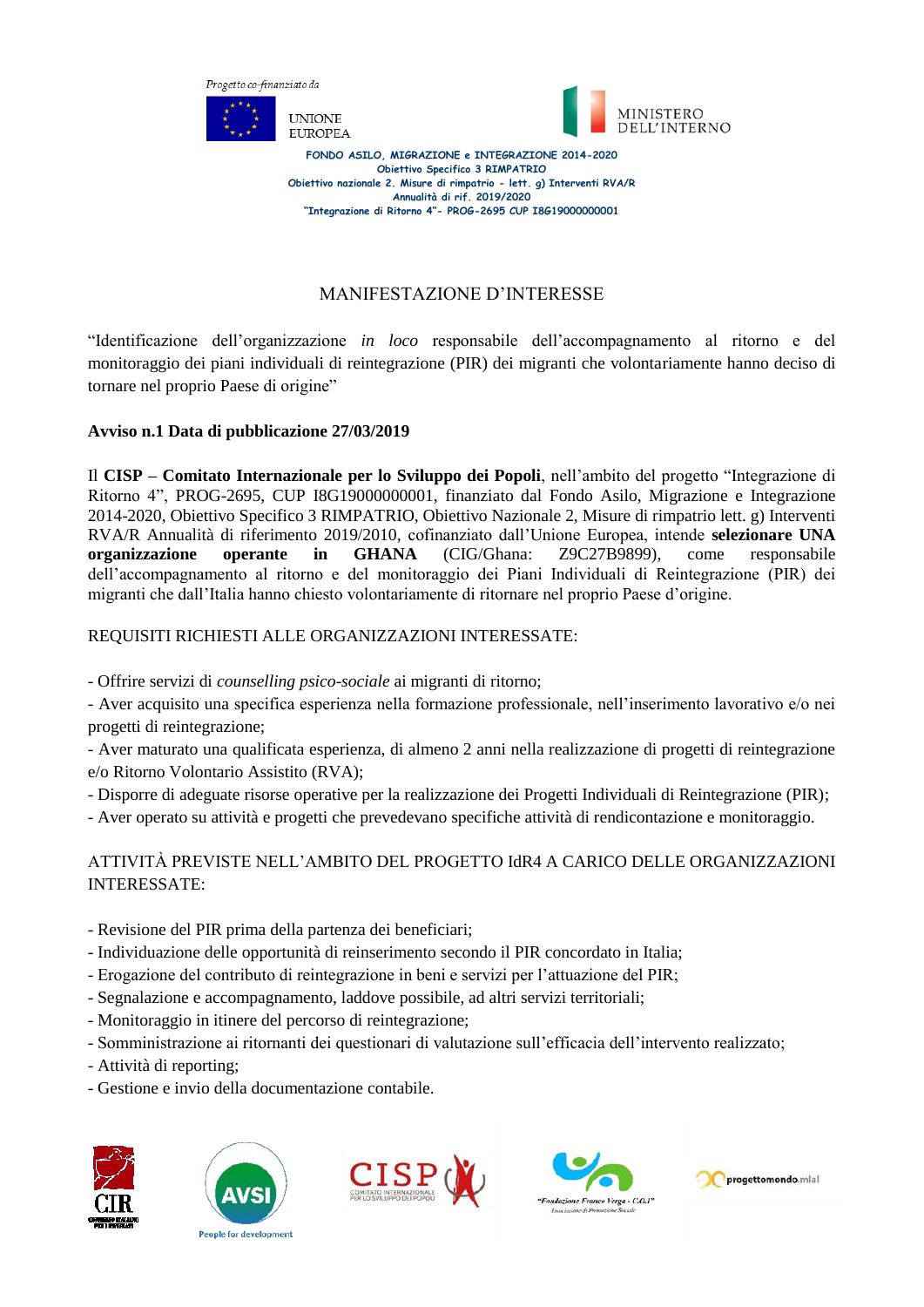

**Luogo**: le suddette attività saranno svolte in Ghana.

**Durata**: le attività di cui sopra dureranno 6 mesi per il seguimento dei PIR di ciascun ritornante e, in ogni caso, non oltre il 31 dicembre 2021. La data di avvio delle attività sarà concordata successivamente alla data di inizio della collaborazione tra il CISP e l'organizzazione *in loco*.

**Termine e modalità di presentazione delle manifestazioni d'interesse**: le domande devono essere inviate per e-mail al seguente indirizzo: cisp\_postacertificata@pec.it, in cc all'indirizzo carraro@cisp-ngo.org, entro le ore 15:00 del 10 aprile 2019 e dovranno includere:

- Manifestazione di interesse, redatta secondo l'Allegato 1 al presente avviso, in carta intestata dell'organizzazione proponente, debitamente firmata e timbrata;
- Proposta tecnica e finanziaria, tenendo conto delle indicazioni contenute nell'Allegato 2 *Details for Technical and Financial Bid*;
- Curriculum Vitae dell'Organizzazione proponente;
- Documento d'identità del legale rappresentante.

**Procedura di selezione**: le domande pervenute entro il termine stabilito, complete di tutta la documentazione richiesta e ritenute valide saranno selezionate sulla base dei criteri contenuti nell'Allegato 2. Verrà firmato un contratto contenente i termini di riferimento del servizio.

Roma, 27/03/2019

Alim do Dehma \_\_\_\_\_\_\_\_\_\_\_\_\_\_\_\_\_\_\_\_\_\_\_\_\_\_\_\_

Alessandro De Luca Direttore Area Geografica Africa











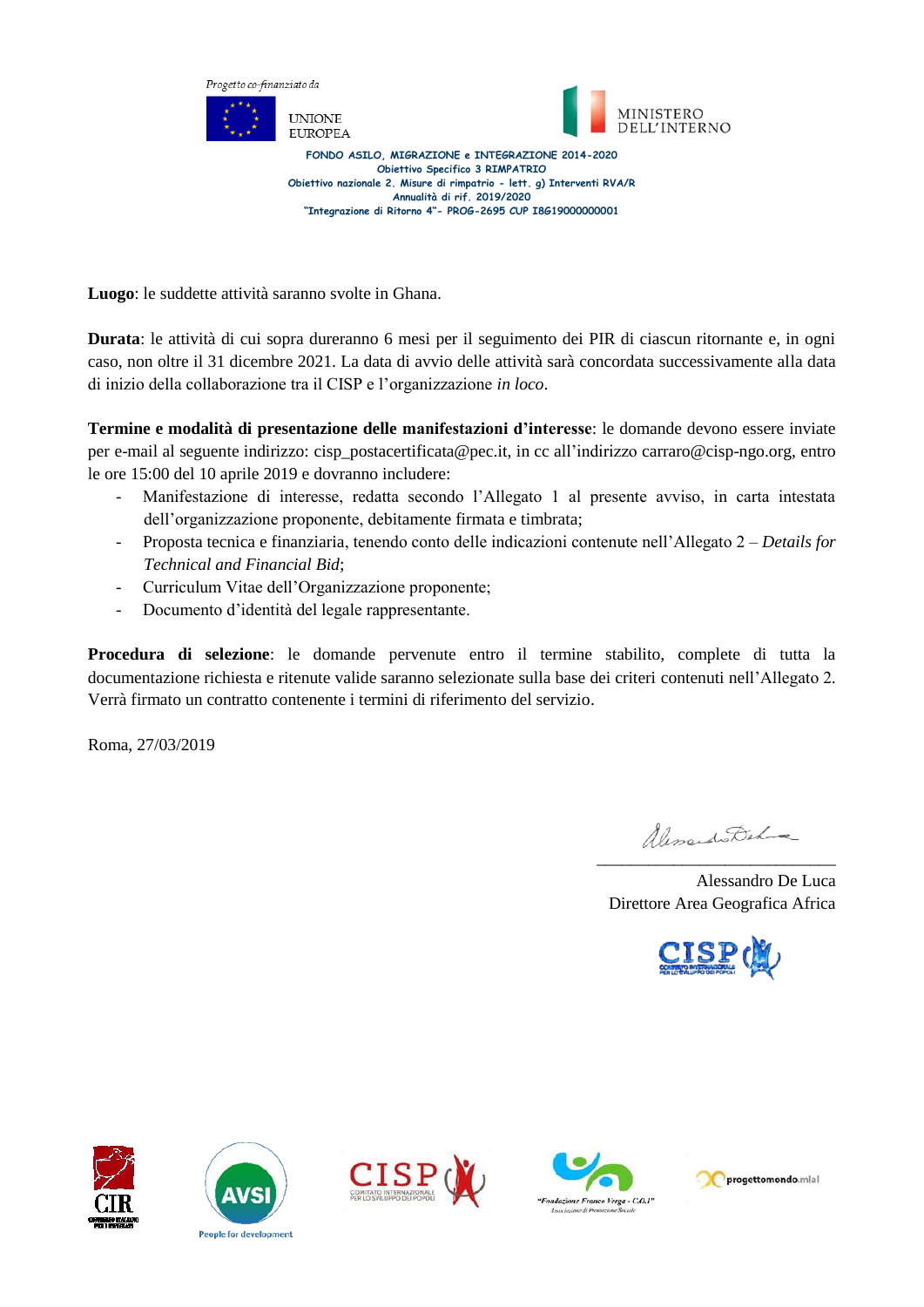#### **EXPRESSION OF INTEREST**

| The undersigned |
|-----------------|
|                 |
|                 |
|                 |
|                 |
|                 |
|                 |
|                 |
|                 |

#### **EXPRESSES**

the interest of (name of Organization) \_\_\_\_\_\_\_\_\_\_\_\_\_\_\_\_\_\_\_\_\_\_\_\_ in participating in the Public Tender related to the IDENTIFICATION OF LOCAL ORGANIZATIONS TO WHOM TO ASSIGN THE REINTEGRATION AND LOCAL MONITORING OF *INDIVIDUAL REINTEGRATION PROJECTS* (IRP) ACTIVATED IN THE FRAMEWORK OF THE PROJECT NAMED "**INTEGRAZIONE DI RITORNO 3**" FUNDED TO CIR, THROUGH **ASYLUM, MIGRATION AND INTEGRATION FUND "OS3 - ON2" (**CUP I8G19000000001, CIG/Ghana Z9C27B9899).

#### **DECLARES**

Under his/her responsibility, according to articles 46, 47 of D.P.R. 28/12/2000, n° 445, and articles 75 and 76 of the same legal provision, about the loss of the benefits granted on the basis of false statements and criminal liability resulting in the issuing of false statements and documents, that (name of the organization) has the following characteristics:

- 1. It offers psychosocial counselling to returning migrants;
- 2. It acquired a specific experience on professional training, job placement and/or reintegration projects;
- 3. It acquired qualified experience of at least two years in the implementation of reintegration projects and/or Assisted Voluntary Return (AVR);
- 4. It has adequate operational resources to implement Individual Reintegration Projects (IRP);
- 5. It has experience in developing projects with specific monitoring and reporting activities.

*\_\_\_\_\_\_\_\_\_\_\_\_\_\_\_\_\_\_\_\_\_\_\_\_\_\_\_\_\_\_\_\_\_\_\_\_\_\_\_\_\_\_\_\_\_\_\_\_\_\_\_\_\_\_\_\_\_\_\_\_\_\_\_\_\_\_\_\_\_\_\_\_*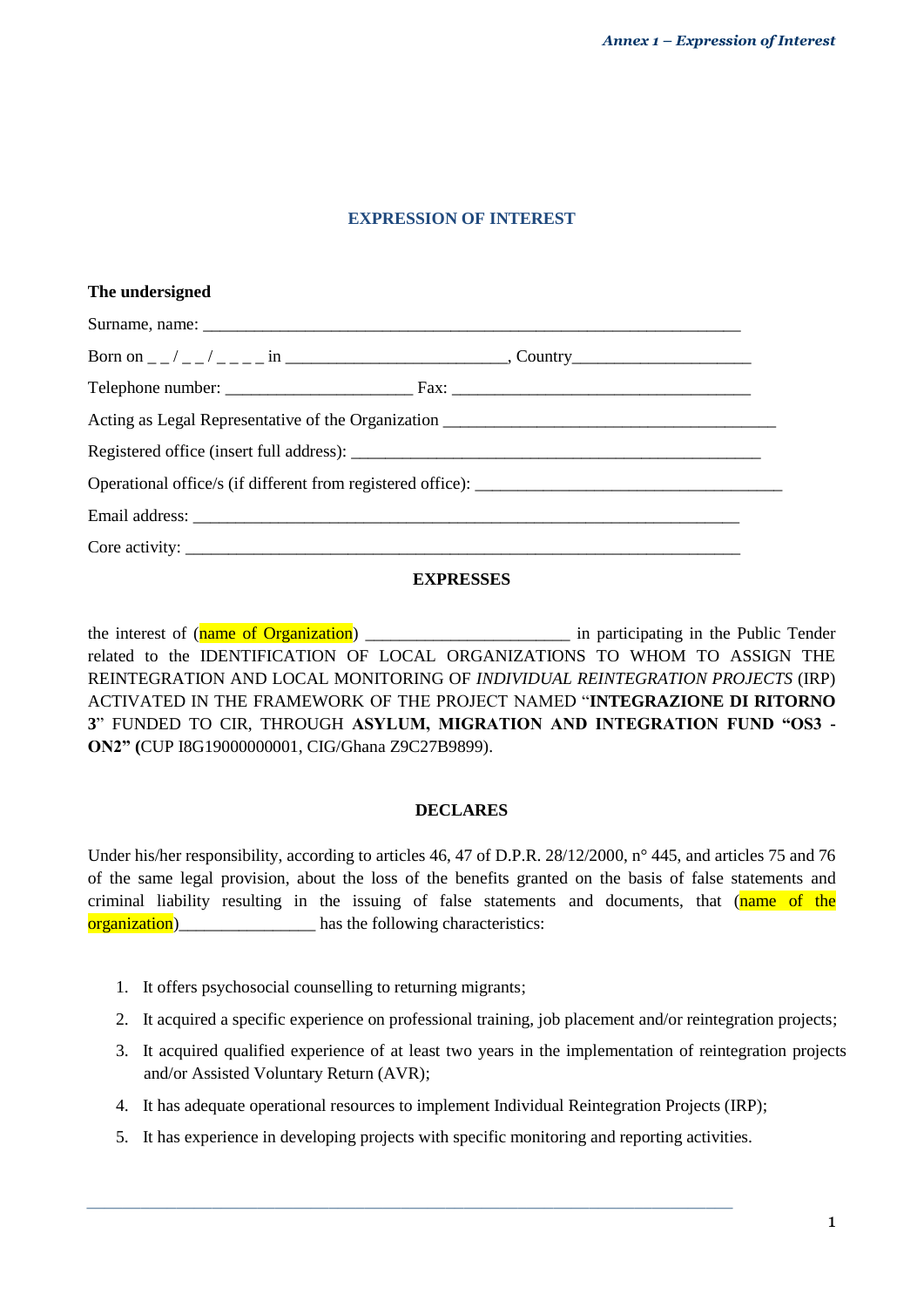**In this respect, the following documentation probing the above-quoted characteristics is annexed:**

- Curriculum Vitae of the organization;
- Technical Bid;
- Financial Bid.

#### **PERSONAL DATA PROCESSING**

Pursuant to Legislative Decree. 30 June 2003 n. 196, modified by the Legislative Decree n. 101, 10<sup>th</sup> August 2018, I consent the processing of data for the purposes relating to this procedure.

*\_\_\_\_\_\_\_\_\_\_\_\_\_\_\_\_\_\_\_\_\_\_\_\_\_\_\_\_\_\_\_\_\_\_\_\_\_\_\_\_\_\_\_\_\_\_\_\_\_\_\_\_\_\_\_\_\_\_\_\_\_\_\_\_\_\_\_\_\_\_\_\_*

Annex:

• Photocopy front / back of a valid identity document

Place and date: \_\_\_\_\_\_\_\_\_\_\_\_\_\_\_\_\_\_\_\_\_\_

\_\_\_\_\_\_\_\_\_\_\_\_\_\_\_\_\_\_\_\_\_\_\_\_\_\_\_\_ Legal Representative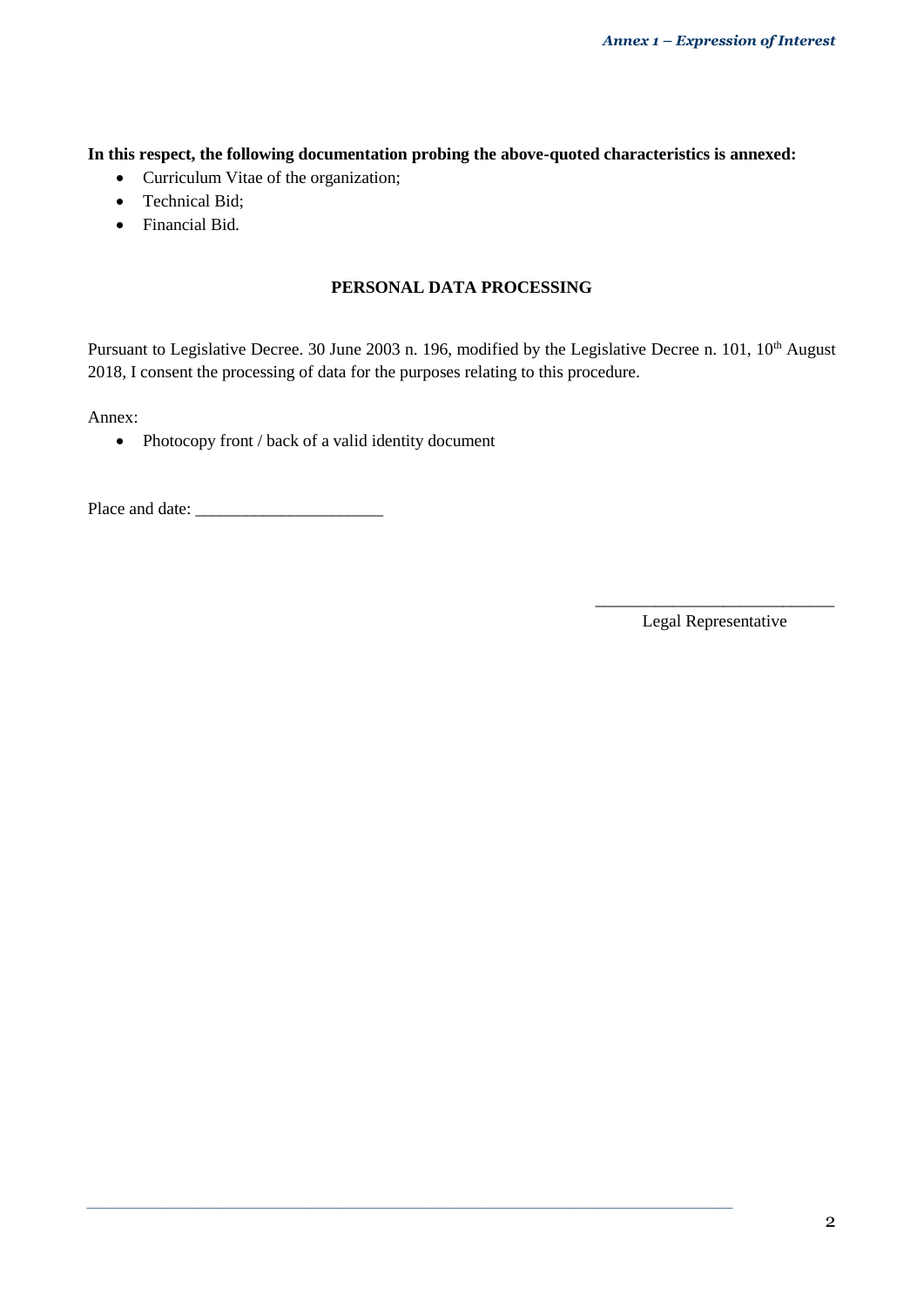

Rome, 27 March 2019

## DETAILS FOR TECHNICAL AND FINANCIAL BID

Expression of Interest for the award of the reintegration services and on-site monitoring of individual reintegration projects. Ref project "Integrazione di Ritorno 4", for the implementation of Assisted Voluntary Return (AVR) projects, including reintegration measures to facilitate the reintegration process of returnees in the country of origin, Asylum, Migration and Integration Fund 2014 – 2020, Specific Objective 3, National Objective 2 Return **Measures** 

## CUP: I8G19000000001, CIG/Ghana: Z9C27B9899

### Art.1 – Amount of the tender process

The amount of the procurement is estimated at  $\epsilon$  400,00 (four hundred/00), for each subject/ family accompanied in the reintegration process, for a total of about 20 people.

### Art.2 – Object of the tender process

The object of the tender process is defined as follows:

- Evaluation of the Individual Re-integration Plan (PIR) before the departure of the beneficiaries;
- **Assistance at the airport upon arrival;**
- **Tailored local assistance for the implementation of the re-integration plans aiming** at living integration (housing), education, professional training (ex: payment of fees, subsidy during courses attendance), with reference to what stated in the approved Individual Re-integration Plan (PIR);
- Six months monitoring (since arrival in the Country);
- Re-integration subsidy disbursement (in goods and services) for each person/ family as defined in the approved PIR

## Art.3 – Procedure for the submission of the proposals.

## Art.3.1 Technical Proposal

The technical proposal should describe the content and ways of implementation of the required services.

The proposal should be prepared in order to enable the Evaluation Committee to easily assess the same on the base of the parameters defined in art. 4.

The proposal should be written in Italian or English, signed on each page by the legal representative of the organization.

Under penalty of exclusion from the tender procedure, the technical proposal must not contain any reference to the financial proposal.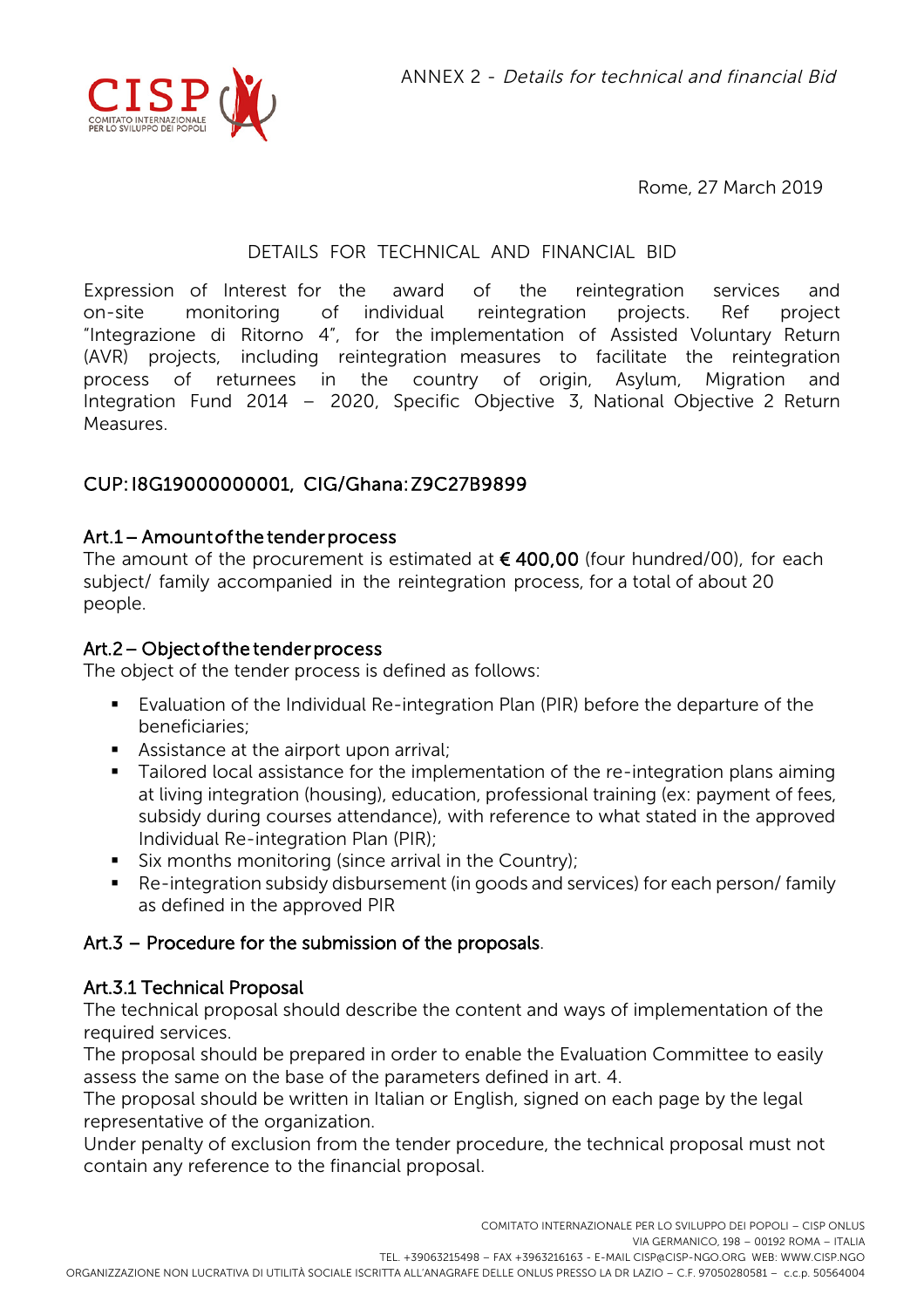

# Art.3.2 Financial Proposal

The financial proposal should be signed on each page by the legal representative of the organization. It should contain:

- The object of the tender process;
- Name or business name, legal form and registered office of the organization;
- Name and position of the person signing the offer;
- Total amount offered in figures and letters. In case of discrepancy between the two, the price expressed in letters will be considered valid.

## Art.3.3 Time limit and means of transmission

The organizations must submit the technical and financial bids, according to the indications referred to in Articles 3.1 and 3.2, no later than 15.00h of 10<sup>th</sup> of April 2019. The referred documentation should be presented to CISP according to the following modalities:

- a) By certified email at the address: cisp\_postacertificata@pec.it In this case all documentation should be digitally signed by the legal representative of the organization
- b) By fax to the number 0039 06 3216163

Subject of the mail or fax header should be:

"OFFERTA PER L'INDIVIDUAZIONE DI ORGANIZZAZIONI LOCALI PER LA REINTEGRAZIONE E IL MONITORAGGIO IN LOCO DEI PROGETTI INDIVIDUALI DI REINTEGRAZIONE (PIR)"

# Art.4 Award criterion

## The most economically advantageous tender.

According to Art 60 and 95 of D.Lgs.50/2016, the service will be awarded on the base of the most economically advantageous tender to be determined through evaluation and application of the following criteria (maximum score being 100):

- 1- Technical bid: max score 80/100
- 2- Financial bid: max score 20/100

The tender will be awarded to the organization who obtains the highest result from the sum of the scores attributed to the technical and financial bids.

The scoring method applied will be the one defined in the attachment P n. II to the D.P.R. n. 207/2010.

The final score Ptot(a) will be determined by the sum of all coefficients V(a)i multiplied by each weight as described below: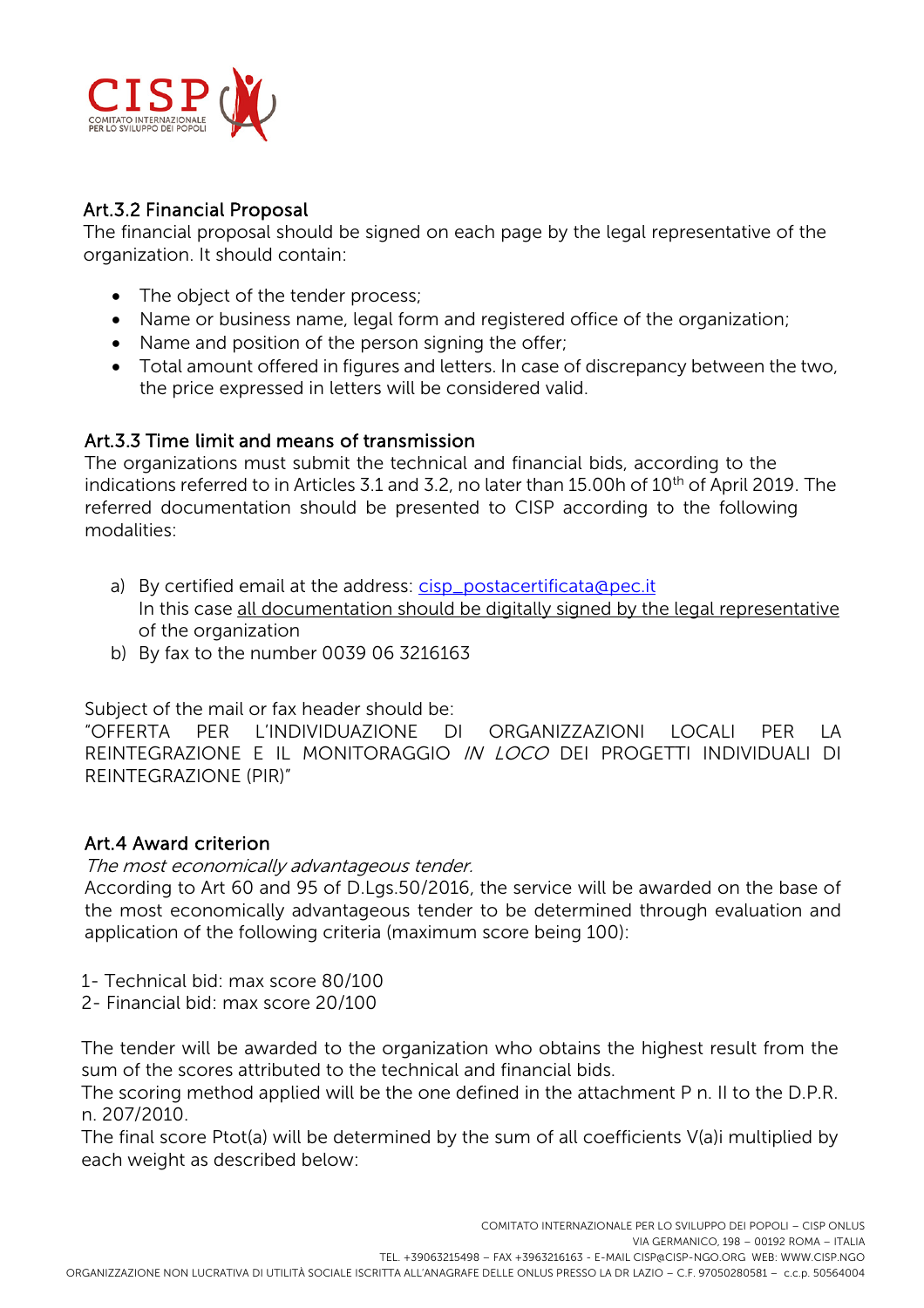

# Ptot(a)=**Σ**n[Wi\*V(a)i]

Ptot(a) = total score; Wi = score for each criterion  $V(a)i = coefficient$  attributed by the commission to each criterion (from 0 to 1) **Σ**n = summation of all scores N = number of criterions

Here below are described the evaluation criteria and calculation methods for the coefficients V(a) both for technical and financial proposal.

The TECHNICAL OFFER submitted by each organizations will be evaluated on the basis of the following criteria, with a maximum score of 80/100

| Criteria                                                              | Score max/ wi |  |  |
|-----------------------------------------------------------------------|---------------|--|--|
| 1) Experience in managing services identical or similar to the ones   |               |  |  |
| required by the invitation letter                                     |               |  |  |
| a) 1 year (20 points)                                                 | 40            |  |  |
| b) $2$ years (30 points)                                              |               |  |  |
| c) 3 years or more $(40$ points)                                      |               |  |  |
| 2) Experience in professional training, job placement, re-integration |               |  |  |
| projects                                                              | 20            |  |  |
| 3)<br>Have adequate operational resources for the implementation of   |               |  |  |
| Individual Reintegration Projects (IRP)                               | 20            |  |  |
| TOTAL $(1+2+3)$                                                       | 80            |  |  |

The FINANCIAL OFFER submitted by each organizations will be evaluated on the basis of the following criteria, with a maximum score of 20/100

| Criteria                                                                              | Score max/ wi |
|---------------------------------------------------------------------------------------|---------------|
| 1) Adequacy of the total amount with the estimated total amount<br>of the procurement | 2Λ            |
| <b>TOTAL</b>                                                                          | 20            |